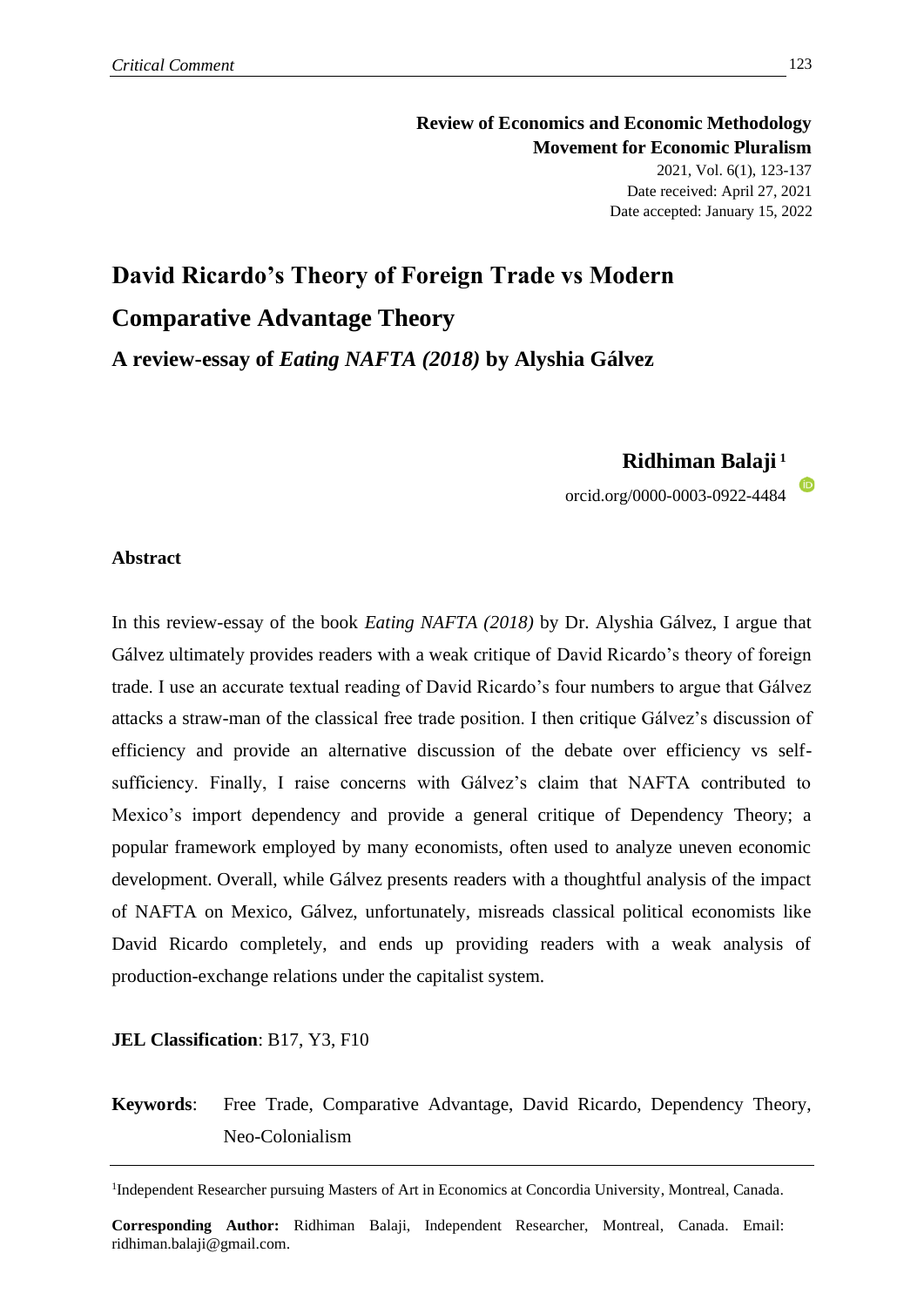#### **I. Introduction**

In *Eating NAFTA: Trade, Food Policies, and The Destruction of Mexico (2018),* cultural anthropologist Dr. Gálvez explores the intersection of capitalism and food production. Gálvez examines the public health consequences of Mexico's entry into the 1994 North American Free Trade Agreement (NAFTA). Although NAFTA eliminated many tariffs on goods exchanged between Mexico, Canada, and the United States (US), some industries in the US remained highly protected through federal subsidies. For example, NAFTA rules stipulated that Mexico would eliminate tariffs on corn imported from the US, but it allowed the US to continue subsidizing its own production of corn, among other agricultural products. As a consequence of this, US based multinationals were able to sell corn and other products to Mexican consumers at a market price vastly below their cost of production. Of course, one impact of this was that it led to job losses, especially in the Mexican agriculture sector. However, another result of this was that it led to higher consumption of corn-based food and beverages, fundamentally altering food habits and dietary patterns in Mexico. *Eating NAFTA (2018)* closely examines the rapid rise of diet-related illnesses across Mexico and argues that they can largely be attributed to the rapid inflow of energy-dense, and nutritionally poor foods, a consequence of Mexico's entry into NAFTA. Gálvez also discusses the distributional impact of Mexico's entry into NAFTA, and writes about how these illnesses disproportionately affected Mexico's low-income and marginalized populations, many of whom are indigenous.

Gálvez's analysis suffers from numerous drawbacks. This review-essay is structured as follows; the first section provides a summary of the book, whereas the second section critiques various aspects of the book. The first issue I raise is that Gálvez provides readers with an odd treatment of comparative advantage, a highly contested and ambiguously defined notion based on a fundamental misreading of Ricardo's four numbers in Chapter 7 of the *Principles* (2004)*.* On the one hand, Gálvez's interpretation of comparative advantage is offputting because she interprets it as a deterministic process.<sup>1</sup> In general, international trade textbooks tell us that comparative advantage is a rule of specialization which Ricardo

<sup>&</sup>lt;sup>1</sup> Gálvez often characterizes Comparative Advantage as "the logic of Comparative Advantage". For example, she writes, *"Within the logic of comparative advantage, each country should produce what it does most efficiently and purchase the rest"* (2018, p. 81). She also writes, *"within logics of comparative advantage, Mexico, the ancestral birthplace of corn, need not continue to produce corn, but might be better served producing Volkswagens and Audis, and purchasing corn and other foods from foreign nations"* (2018, p. 82).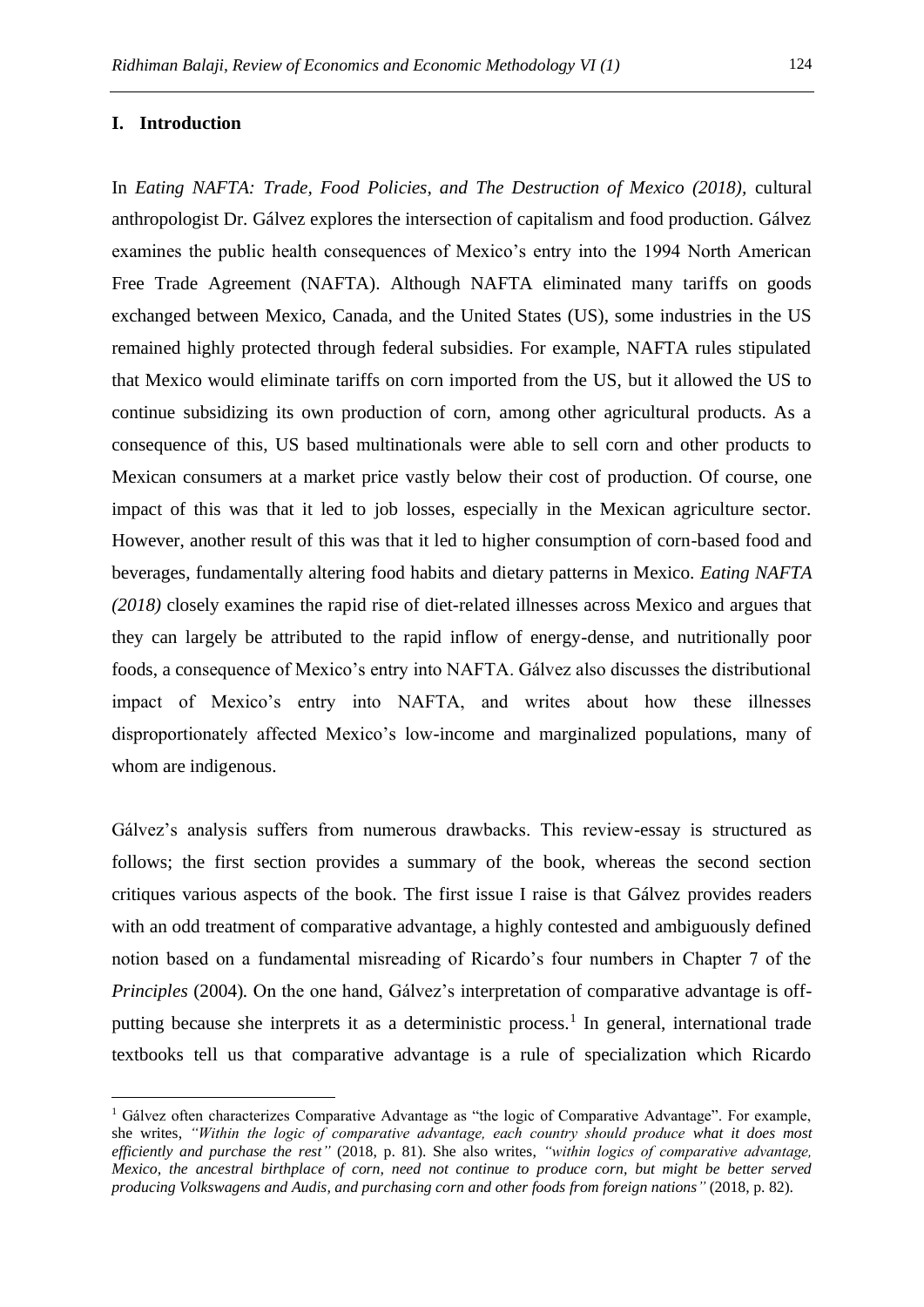allegedly offered in the *Principles* (2004), distinct and separate from "Absolute Advantage", which Adam Smith is said to have come up with in *The Wealth of Nations* (1904). 2 In fact, as we will see later, this belief that Smith and Ricardo offered two separate and distinct rules of specialization stems from a basic misunderstanding of Ricardo's four numbers.<sup>3</sup> On the other hand, Gálvez's view of comparative advantage may create tensions from a humanist standpoint, since it reduces the role of human agency as merely being responsive to, or reactive to, things that are already happening 'out there.' By contrast, a more human-centric perspective would recognize the fact that social processes, including the process of capitalist development itself, is under the control of human beings, and that individuals can use their agency to build a more emancipatory and just society. The second section of this reviewessay also provide readers with an alternative discussion of concepts of efficiency and dependency, and discusses the implications of the new interpretation of Ricardo's four numbers developed by Morales Meoqui (2021), for topics such as Neo-Colonialism and Dependency Theory. Although Dependency Theory has its limitations, I argue that it is not wholly undesirable as a framework, and that it should be viewed as complementary to Marx's *Capital* (1990).

# **II. Summary of Gálvez's Book** *Eating NAFTA*

The book begins with an overview of Mexico's ongoing public health crisis, spurred by Mexico's entry into NAFTA. Gálvez argues that the increased consumption of highly processed foods like sodas, chips, and candies; accompanied by higher healthcare costs, are responsible for dramatic increases in diet-related chronic illnesses across Mexico. Gálvez writes that between 1990 and 2013 *"chronic kidney disease increased 276 percent, diabetes 41 percent, and ischemic heart disease [increased by] 52 percent"* (2018, p. xii-xvii). Gálvez pins the blame squarely at NAFTA, and writes that *"the influx of US corn, the growth of industrial corn production and processing, and the withdrawal of support from the Mexican government [has] meant that many small-scale corn growers can no longer make a living from the land"* (2018, p. 40-41).

<sup>&</sup>lt;sup>2</sup> Indeed, the latest version of Mankiw's introductory economics textbook continues to tell us that Ricardo advocated comparative advantage, whereas Smith advocated absolute advantage. In other words, the two figures advocated two distinct and separate rule of specialization (See Mankiw, 2021, p. 50-53).

<sup>&</sup>lt;sup>3</sup> For more, see Morales Meoqui (2021) and Morales Meoqui (Forthcoming).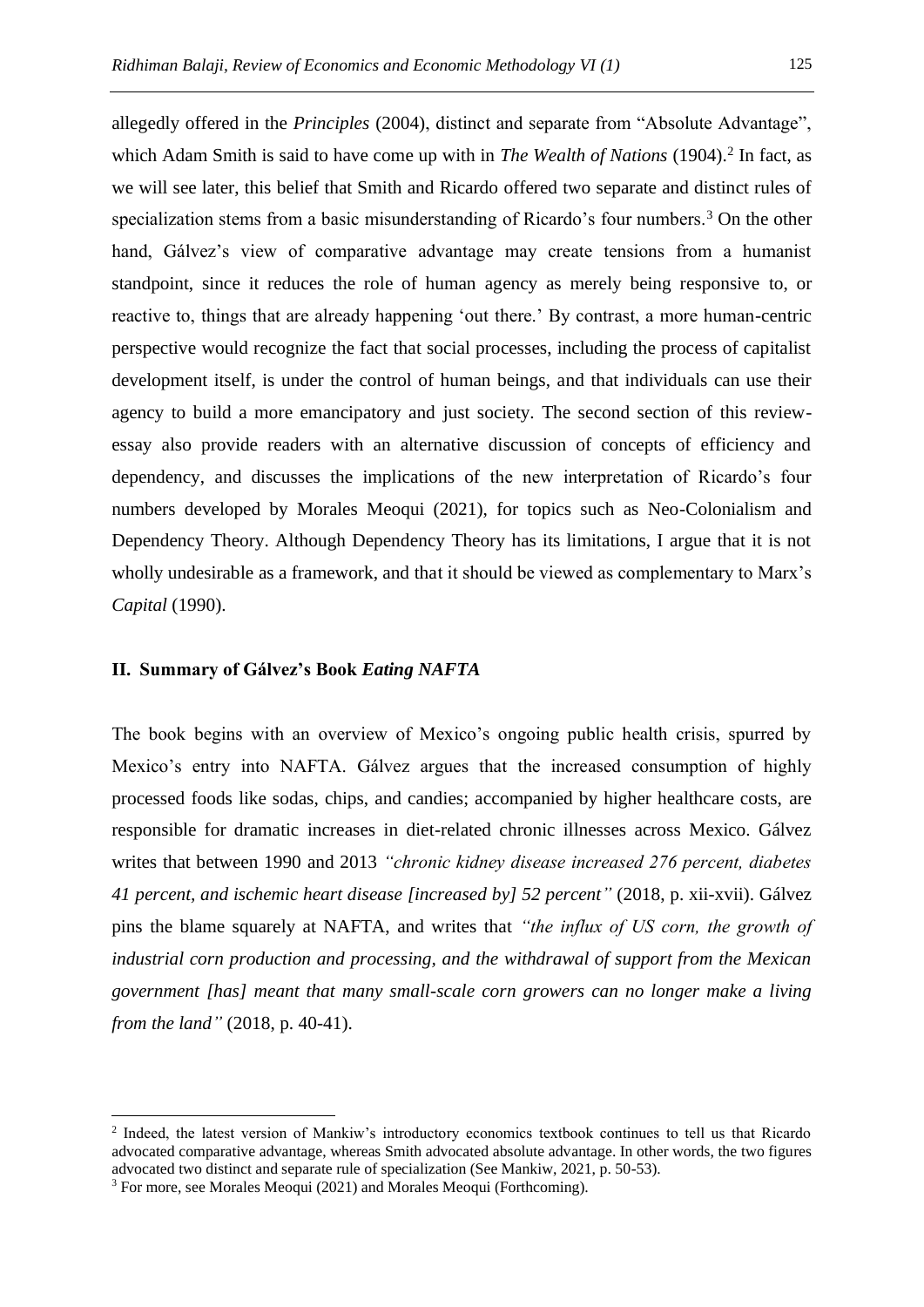The third chapter discusses the political and economic history of Mexico leading up to NAFTA. Starting with the Mexican revolution (1910-1920), Gálvez writes that *"the Mexican state played a robust role in economic policy, trade, and development"*, and that *"this role did not diminish until austerity measures, externally imposed as part of debt restructuring, obliged Mexico to unequivocally open its doors to outside investment and designate a smaller role for the federal government—an approach that endures today"* (2018, p. 67). Gálvez also identifies the desire among Mexico's elected officials for their country to "modernize," as an indication of the nation's progress. She writes, *"Mexico's federal elected officials… [long] viewed the countryside as a place of backwardness, and the nation's cities as sites of modernity*" (2018, p. 66). In the second section of this review-essay, we return to this point and examine the relationship between modernity and the fetishization of efficiency more closely. The third chapter also discusses how the Mexican revolution led to the development of communal land ownership, known in Mexico as the *Ejido system*. Mexican accession into NAFTA drastically altered Mexican property laws to harmonize it with those of Canada's and the US (2018, pp. 72-73). The chapter ends with a discussion of Neo-colonialism and Dependency Theory, where Gálvez writes that NAFTA initiated Mexico's march towards import dependency. I examine this claim in detail in the subsequent section, where I take up the notion of dependency more rigorously, and provide a critique of Dependency Theory.

The fourth chapter provides a public health-oriented discussion of the impact of Mexico's entry into NAFTA, including increased exposure to chemicals that cause weight gain and alter organ function. Gálvez discusses a phenomena known as *Nutrition Transition*, a process where lower- and middle-income countries shift away from a nutrient-rich diet, towards a western-diet; diets that typically contain more processed foods high in sugar, fat, salt, low in fibre and less nutrient-dense. Indeed, Gálvez argues that *"Mexico has come to bear the 'double burden' of malnutrition alongside diseases marked by caloric excess,"* since it has exacerbated uneven dietary development between Mexico and the U.S (2018, p. 101). Gálvez discusses changes to Mexico's regulatory regime that eliminated many barriers on the use of chemical inputs. She writes, *"when Mexico signed NAFTA, it agreed to adapt to the United States' regulatory environment, opening the way for the heavy use of chemical inputs in farming and food processing"* (2018, p. 107). Gálvez also discusses the heavy usage of antibiotics and chemicals in industrialized food production, which many in Mexico viewed as a necessary aspect of a modern food system (2018, p. 111). Gálvez writes about the increasing influence of US corporations on Mexico, writing, *"corporate interests have*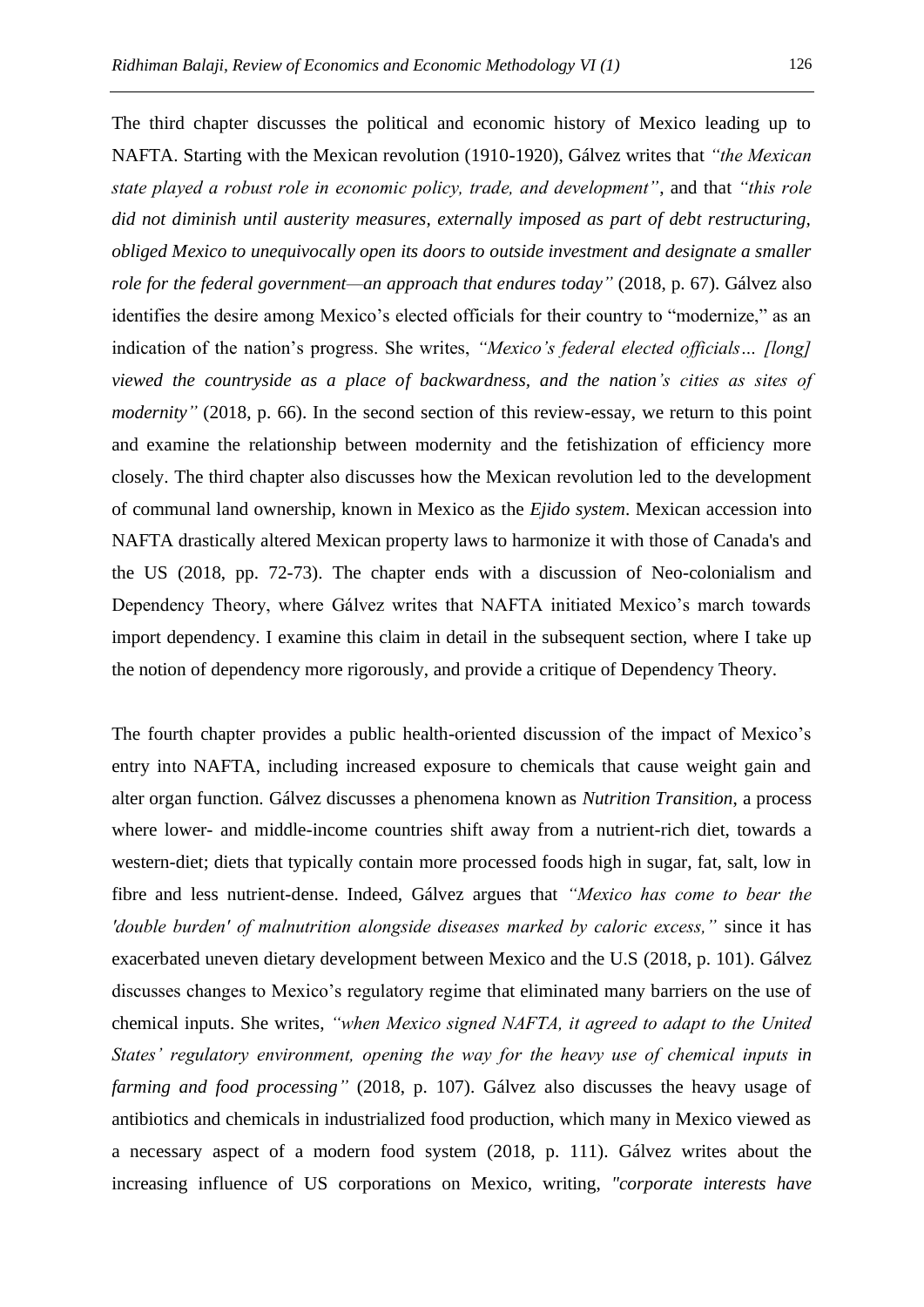*perhaps reached their highest level of influence in the neoliberal era. The neoliberal political and economic policies (…) promote disinvestment in the public sector and propose market solutions to society's problems"* (2018, p. 97).

The fifth chapter discusses Mexico's policy response towards skyrocketing rates of obesity, and other diet-related illnesses, which Gálvez argues have favoured multinational food corporations, while simultaneously deflecting the blame to individuals and historically marginalized poor and indigenous populations. Gálvez makes a strong case, that *"the shifting of culpability and responsibility for chronic disease to individuals, within a frame of self-care and individual responsibility, serves corporate interests and profit motives"* (2018, p. 125). Here, however, Gálvez neglects a deeper discussion of the underlying profit motive which drives many firms to *externalize costs* in their pursuit of maximizing profits; we return to this later in the subsequent section. Gálvez does, however, discuss the case of the medical journal *The Lancet*, by contrasting two pieces. She writes, *"A 2011 special issue on obesity of The Lancet, one of the oldest and most respected peer-reviewed medical research journals, was clear and incriminating: 'The simultaneous increases in obesity in almost all countries seem to be driven mainly by changes in the global food system, which is producing more processed, affordable, and effectively marketed food than ever before. This passive overconsumption of energy leading to obesity is a predictable outcome of market economies predicated on consumption-based growth'"* (2018, p. 127). However, she writes that *"by 2015, The Lancet had shifted toward a greater emphasis on the individual."* She also writes that by 2015, the journal *"moved away from laying the blame for the rise in diet-related illness on the expansion of markets for processed foods, market-based economic policies, and changing food systems, and instead hedged with language about multifactorial causes and multipronged solutions"* (2018, p. 128). Gálvez also discusses Mexico's attempts to implement a soda tax, which she says was *"publicly opposed by large multinational food and beverage corporations"* (2018, p. 129). Although the tax was eventually approved by the Peña Nieto administration, Gálvez argues that it was insufficient to *"to stem the tide of dietrelated illnesses, the industrialization of the Mexican diet, and the domination of the Mexican economy by corporations"* (2018, p. 135).

The sixth chapter considers alternative etiologies (sources of origin) of diet-related illnesses, such as migration-induced trauma and stress. Gálvez argues that the onset of diabetes and other diet-related illnesses amounts to a form of 'structural violence', which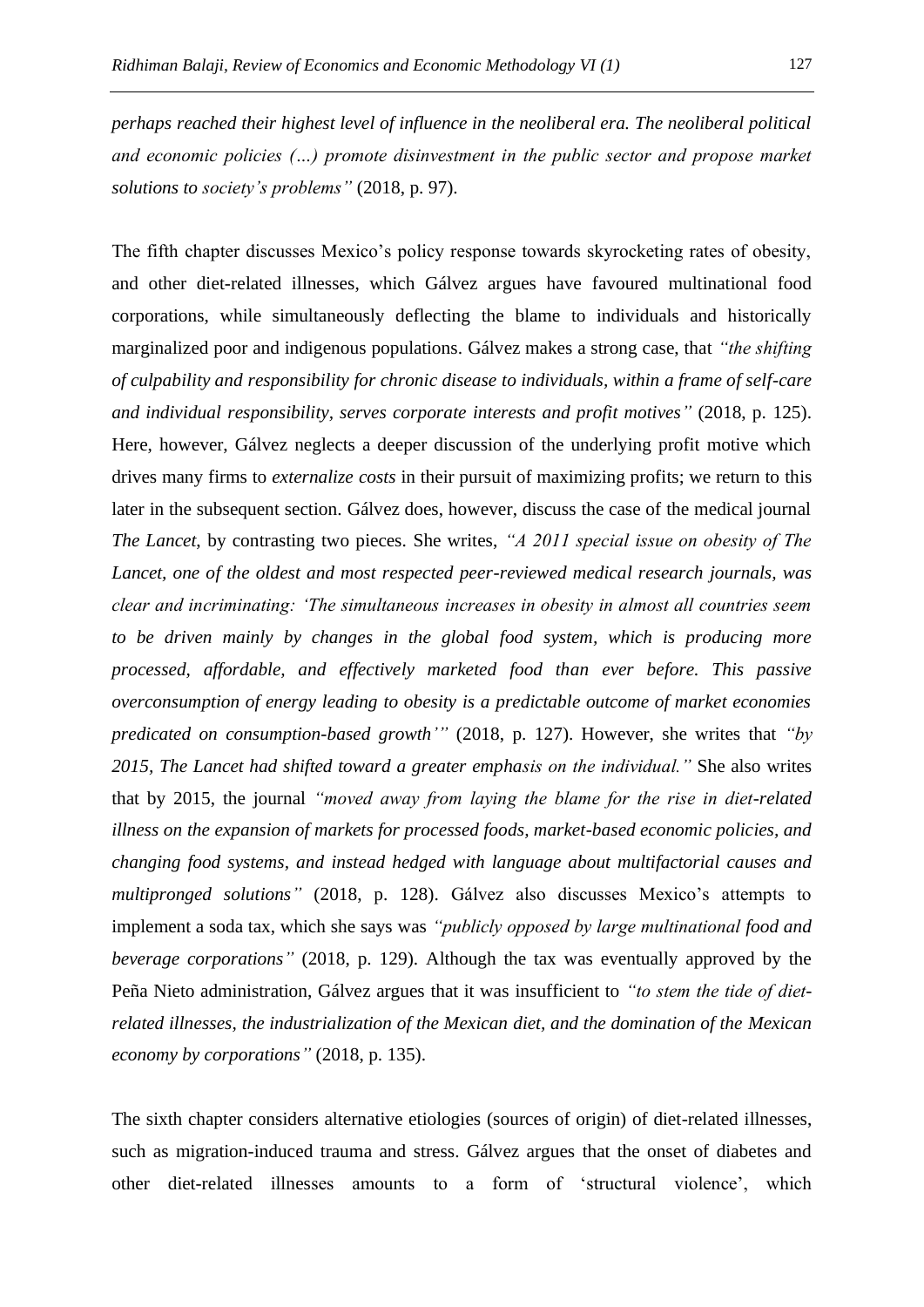disproportionately affects marginalized Mexican populations. Gálvez also discusses changes in food habits, writing *"migration was precisely part of an effort to free oneself from the constraints of traditional patriarchal living arrangements. So, eating prepared food, eating out, purchasing instead of preparing food, were sometimes metonyms for making 'progress' in one's migration project. All of these contribute to changes in foodways that migrants experience and often accelerate"* (2018, p. 168).

The seventh chapter discusses how food marketers and producers manipulate cultural associations between food, status, identity, as well as ideas about the past to reach a bigger audience. Gálvez writes that *"eating is a repository for cultural expression, and for aspirations,"* and that *"migration intensifies nostalgia for specific places and tastes, especially when immigration law prevents free circulation between places of origin and destination, and immigrants invest no small amount of effort in obtaining or re-creating"* (2018, p. 176). Afterwards, Gálvez discusses how some restaurants in the west, such as Williams-Sonoma and McDonald's, will often appropriate certain ingredients; like watercress, and dishes, like the Tamale, by detaching it from the ritualized contexts of its preparations, and instead offering boutique, elite versions of such dishes, which are then sold at a premium. She also discusses how soda companies like Coca-Cola, *"expand and corner the market in rural and indigenous communities by selling soda at a lower price in rural communities than in cities"* (2018, p. 187). She argues, *"proliferation of soda into many aspects of life, including and beyond ritual, is repackaged and sold as a 'cultural' problem. This creates space for the marketing of soda and processed foods as counterpoints to 'traditional' ways of life for the modern-minded, and paradoxically, as a tie to 'tradition,' exploited by marketers to associate their products with nostalgia and cultural significance for 'traditional' communities"* (2018, p. 188).

Gálvez ends the book by writing that the rise of diet-related chronic illness in Mexico is not *"an unintended consequence or a side effect of the economic and political changes wrought by NAFTA"* (2018, p. 192). Rather, she argues that they are the *"logical result of the prioritization of foreign direct investment, industrial agriculture, theories of comparative advantage, and a specific notion of development that sees no role for small-scale agriculture"* (2018, pp. 192-193). Gálvez ends by writing that that the blame lies squarely with Neoliberalism, an institutional framework characterized by strong private property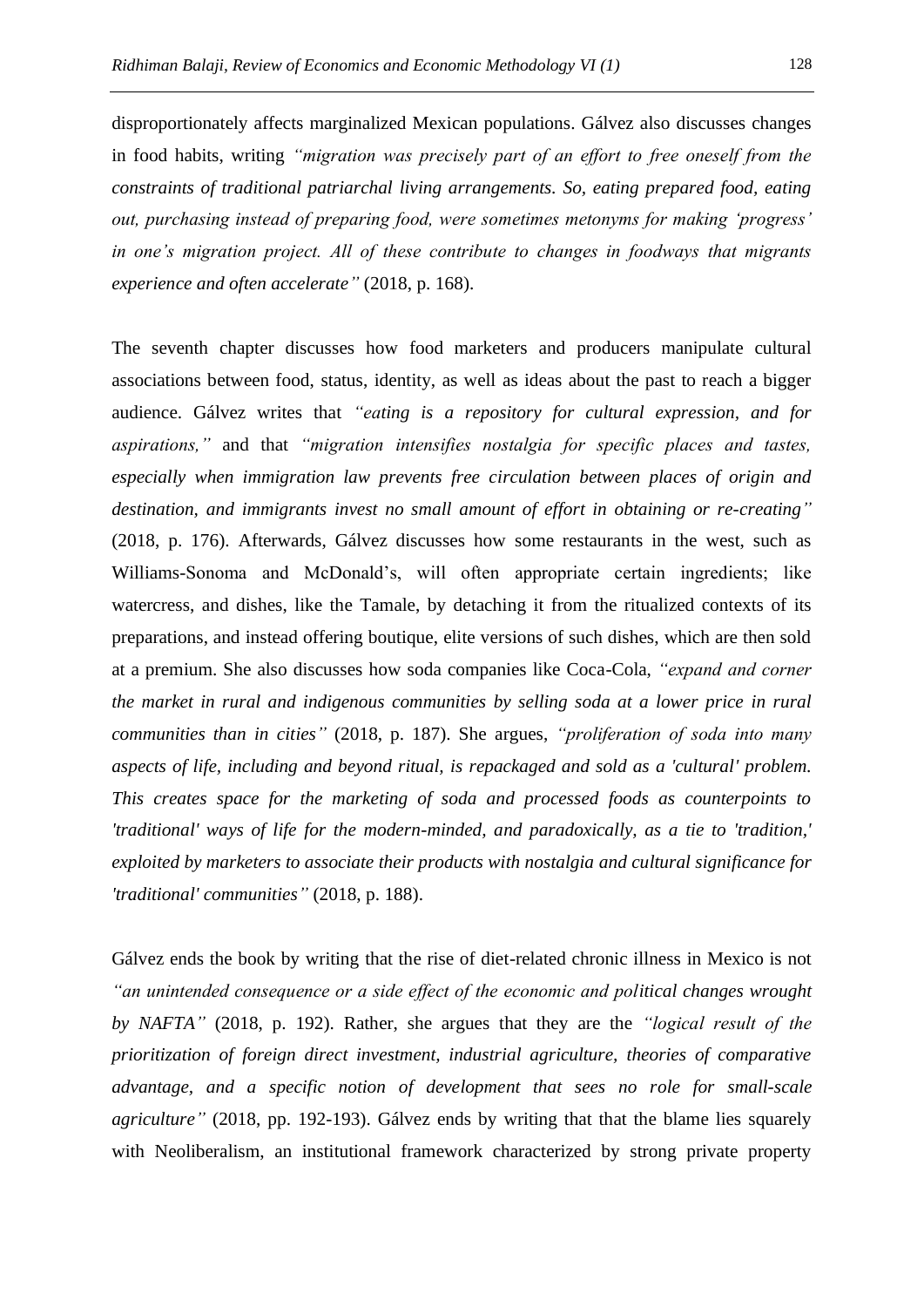rights, free markets, and free trade, and that *"the most relevant place to see this is in agricultural policy"* (2018, p. 195).

### **III.Critique of the Book** *Eating NAFTA*

In this section, I raise several issues with Gálvez's presentation of a variety of different topics throughout the book. I start by pointing out major problems with Gálvez's treatment of Ricardo and comparative advantage. I then raise issues with Gálvez's discussion of efficiency, followed by a critique of Dependency Theory.

#### **David Ricardo vs Comparative Advantage**

Although Gálvez correctly identifies NAFTA as the main impetus for the rapid growth in diet-related illnesses across Mexico, Gálvez provides readers with an odd discussion of "comparative advantage," which she characterizes as 'the logic of' or 'the mantra of' comparative advantage (See 2018, p. 77, pp. 81-82, p. 125, and pp. 193-195). This section aims to show to show that Gálvez effectively attacks a straw-man of Ricardo and the classical free trade position. Unfortunately, many critics of free trade continue to equate modern Comparative Advantage Theory, found commonly in textbooks, with Ricardo's Theory of Foreign Trade in the *Principles* (2004)*.* Novel findings by Morales Meoqui (2021, pp. 4-5) reveal that the notion of "comparative advantage" is actually based on a long-running and fundamental misreading of his four numbers–the famous numbers Ricardo uses to depict barter trade between England and Portugal in Chapter 7 of his *Principles* (2004)*.*

For more context, recall that contemporary economics textbooks, such as the latest edition of Mankiw's *Principle of Economics* (2021), tell us that the driving force of specialization is comparative advantage (2021, pp. 50-53). It also tells us that *"gains from specialization and trade are based not on absolute advantage but on comparative advantage"* (2021, p. 52). Similarly, the latest international trade textbook by Krugman, Obstfeld & Melitz tells us that *"a country has a comparative advantage in producing a good if the opportunity cost of producing that good in terms of other goods is lower in that country than it is in other countries"* and that *"trade between two countries can benefit both countries if each country exports the goods in which it has a comparative advantage"* (2018, p. 48). In other words, mainstream economics tells us that Smith and Ricardo were advocates of two *separate &*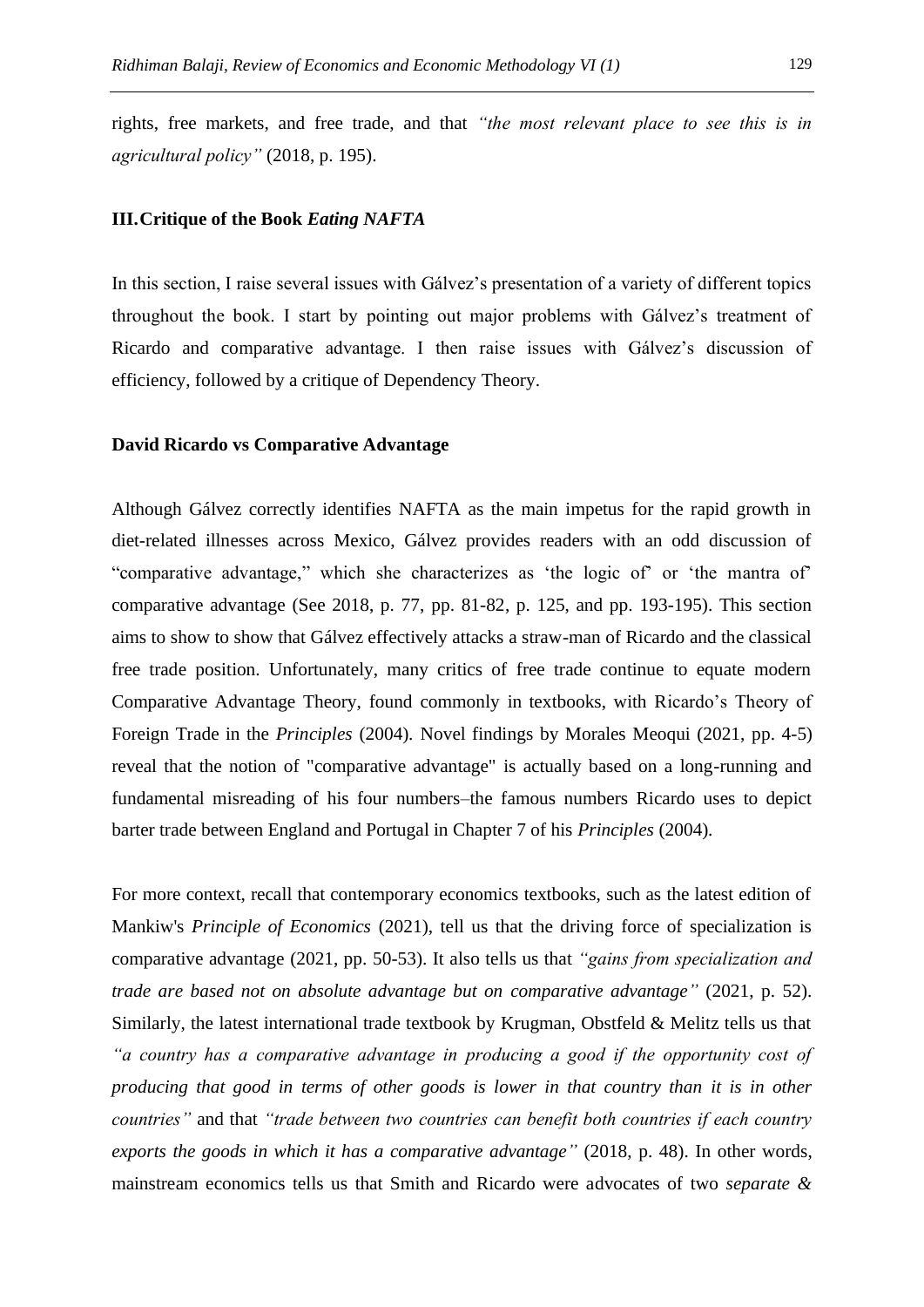*distinct* rules of specializations; Smith with his Absolute Advantage theory, and Ricardo with his Comparative Advantage theory. In his latest paper, Morales Meoqui makes a strong case that this firmly held belief in fact stems from a basic misunderstanding of Ricardo's four numbers, and that both Ricardo and Smith were advocates of the same rule for specialization; that is *"The Classical Rule for Specialization"* (See 2021, p. 8). The classical rule stipulates that one should not attempt to make a commodity that costs less to buy, and that it is generally beneficial to import commodities whenever they are bought more cheaply than what their internal production would cost (See 2021, p. 15).

Morales Meoqui's findings suggest that the real genesis of this famous contraposition, absolute vs comparative advantage, actually dates back to John Stuart Mill's misreading of Ricardo in his *Essays on Some Unsettled Questions of Political Economy* (1844).<sup>4</sup> Following Morales Meoqui, I provide an accurate rendering of Ricardo's numerical example in tableform below:

# *Table 1: Ricardo's four numbers*

|                | <b>Cloth</b> | Wine |
|----------------|--------------|------|
| <b>England</b> | 100          | 120  |
| Portugal       | 90           | 80   |

Source: Author's work based on Morales Meoqui (2017; 2021; Forthcoming).

Ricardo's numerical example depicts a barter trade between England and Portugal, where two commodities are exchanged, cloth and wine. The four numbers which Ricardo uses to make his case, represent the *quantity of labour needed in a yea*r, in order to make *unspecified amounts* of cloth and wine for each country.<sup>5</sup> Note that this interpretation of the four numbers *strongly* diverges from modern textbook formulations of the four numbers, which either uses

<sup>&</sup>lt;sup>4</sup> It should be noted that Morales Meoqui is not the only one to have discovered this, and that these discrepancies were discovered earlier by various Political Economists like Dr. Tabuchi, or the late Dr. Yukizawa (1924–1980) in the 1970s. For more see Morales Meoqui (2021, pp. 12-15), and Tabuchi's chapter "*Comparative Advantage in the Light of the Old Value Theories"* in Shiozawa et al (2017, pp. 265-280).

<sup>5</sup> Emphasis added by the author. For more, see Morales Meoqui (2017, p. 38; 2021, p. 8; Forthcoming, pp. 2-3).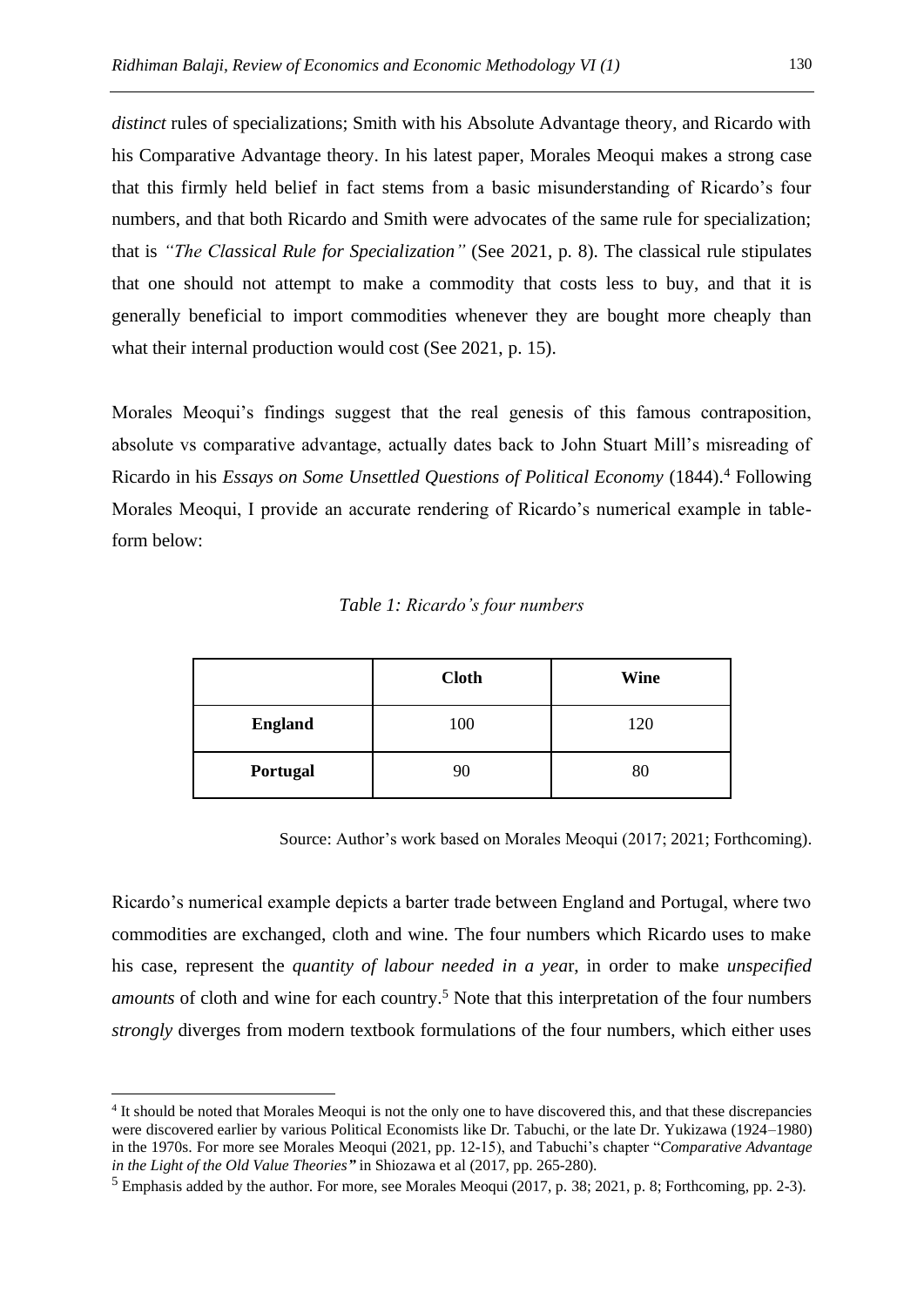the concept of opportunity costs or "unit labor coefficients."<sup>6</sup> Indeed, the opportunity cost based formulation of Ricardo's four numbers was actually developed by Gottfried von Haberler (1900-1995), well after Ricardo's death. Von Haberler reformulated Ricardo's numerical example, to circumvent what he *presumed* was Ricardo's theory of value.<sup>7</sup> It is also striking to note that the term "opportunity cost" does not appear once in Ricardo's *Principles (2004)*. Arguably, the concept of opportunity cost does not belong to classical economics as a whole, as it was developed well after the deaths of Smith and Ricardo.<sup>8</sup> An accurate understanding of the four numbers also reveals that, even though both goods are producible in England and Portugal, only one country, England, has a production cost advantage in Cloth.<sup>9</sup> This is in striking contrast to popular textbook depictions of Ricardo's numerical example, where Portugal is shown to have a lower cost of production with respect to Cloth. Furthermore, this interpretation is based on a very different logical foundation than the textbook "Ricardian" model. Ricardo's numerical example, is not a model comprised of various sets of assumptions. Unlike the so-called "Ricardian" model, Ricardo's numerical example does not rely on unrealistic theoretical assumptions, which are actually the characteristic feature of the so-called "Ricardian" model; assumptions such as zero transportation costs, full employment, and perfect internal mobility of the factors of production. Since these assumptions cannot be attributed to Ricardo, there is no sense in showing the extent to which they are superficial. Indeed, as Morales Meoqui writes, Ricardo never makes these assumptions, many of which are exclusive to the textbook "Ricardian" model.<sup>10</sup> Furthermore, it is also important to recognize that the "Ricardian" model only uses one factor of production, labour; whereas Ricardo makes numerous references to capital throughout the *Principles* (2004).

 $6$  For more see Krugman, Obstfeld & Melitz (2018, p. 47, pp. 48-52, and pp. 63-65), and Mankiw (2021, pp. 50-55).

<sup>&</sup>lt;sup>7</sup> Von Haberler tried to circumvent Ricardo's theory of value because he associated it with "the" Labour Theory of Value, which many Austrian or Libertarian-leaning economists consider to be flawed or "internally inconsistent". The question of how to define "the" or "a" Labour Theory of Value, and whether the Physical Quantities framework, developed by Pierro Sraffa (1898-1983), is attributable to Smith, Ricardo, or Marx is not explored in this paper.

<sup>&</sup>lt;sup>8</sup> The concept of opportunity cost was likely conceived by Frederic Bastiat in 1851. However, Friedrich von Wieser (1927) is generally considered to be the contemporary populariser of the term.

<sup>&</sup>lt;sup>9</sup> Morales Meoqui makes a convincing case that Portugal did not have productivity advantages over England in cloth-making. For more see Morales Meoqui (2021, pp. 8-15; Forthcoming, pp. 10-15).

<sup>&</sup>lt;sup>10</sup> Note that only when the four numbers are defined as opportunity costs, one can properly say that the model was developed by Haberler. Various unrealistic assumptions are also present in other versions of the textbook trade model.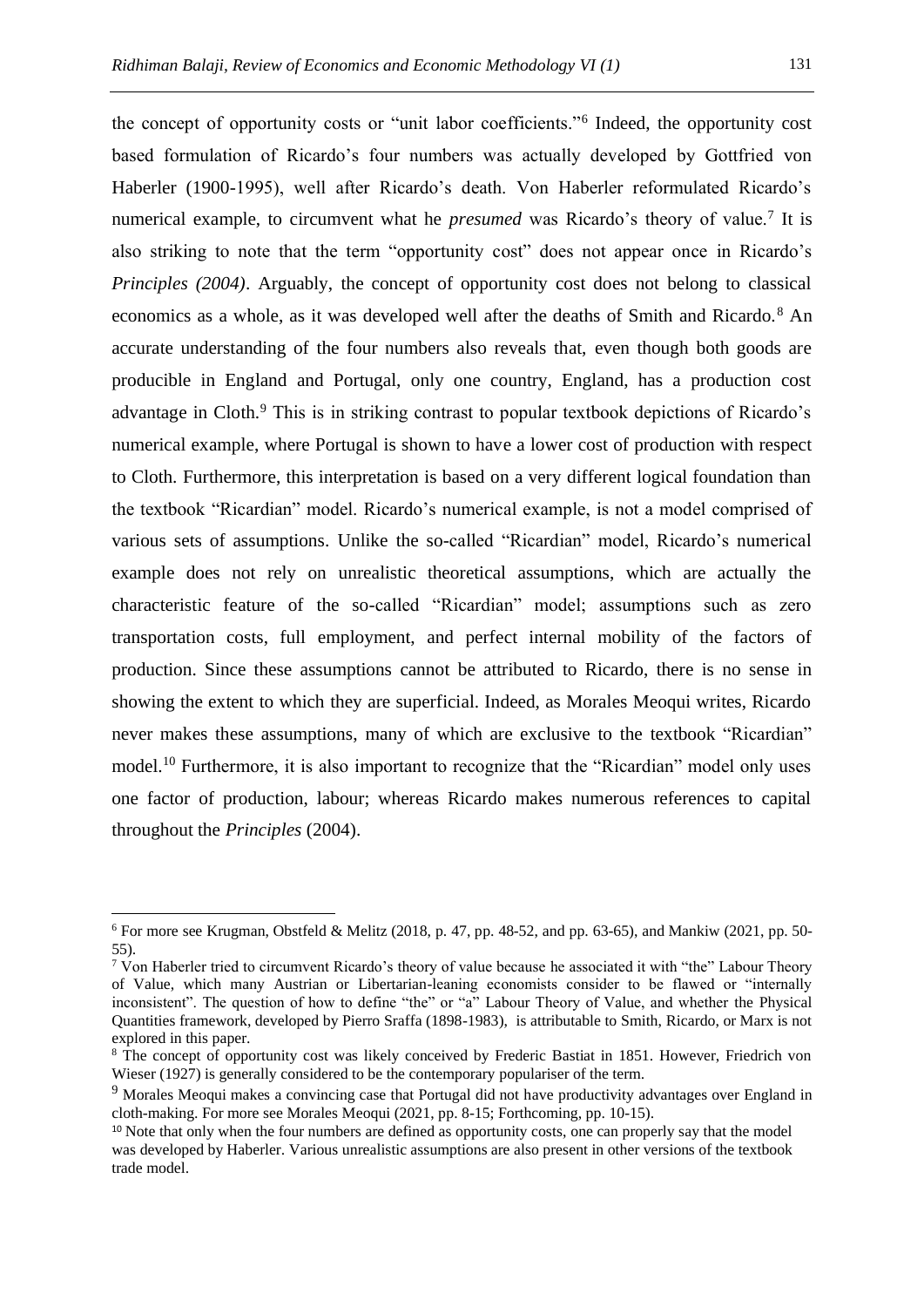In light this understanding of Ricardo's four numbers, numerous problems appear to emerge with Gálvez's discussion of "comparative advantage" in *Eating NAFTA* (2018). On the one hand, since there is very little textual evidence to suggest that David Ricardo was an advocate of Modern Comparative Advantage Theory, as we have come to know it, Gálvez effectively fails to distinguish Ricardo from reformulations of his theories, and effectively misattributes ideas to Ricardo which he never held. Indeed, one of the biggest irrationalities of Modern Comparative Advantage Theory is that it recommends countries to specialize in products in which have a "comparative advantage", i.e., lower opportunity costs; for example, Ghana should produce cocoa, Brazil should produce coffee, Germany should produce cars, etc. It might even recommend for countries to re-orient their entire economy, towards the production of such goods. In its most extreme form, which critics have often picked up, it tells countries to specialize in one commodity. In contrast to this, Ricardo's theory of foreign trade says nothing about a country specializing in one product or a particular sector! Indeed, partial specialization could be the result of some products being cheaper to import than to produce locally. On the other hand, Gálvez's deterministic formulation of "comparative advantage" may inadvertently convey to readers a sense of *inevitability*; that the world is governed by deterministic laws, and that certain things are bound to happen. In the context of NAFTA, the damaging implication of this view is that Mexico's public health consequences were somehow inevitable. In a strict sense, the consequences of the US dumping corn into Mexico were entirely predictable. However, the essential point that I am making is that many readers, especially humanists, may find this deterministic perspective objectionable, because it neglects the role of human agency in shaping the world around us, including the capitalist system as a whole.

# **Mexican Modernity and the Fetishization of Efficiency Above Other Values**

This section raises concerns with Gálvez's discussion of efficiency, defined as the ratio of investment and effort to yield (2018, pp. 68-72; 2019). Unfortunately, this single definition is a little bit simplistic, as efficiency can be conceptualized in various ways. So, while Gálvez is quite right in suggesting that small-scale agriculture in Mexico was deemed to be 'highly inefficient' by countries like the US, or the European Union, conceptualizing efficiency in other ways can help us to understand why this is the case. One notion of efficiency which Gálvez neglects to discuss, is the idea of Pareto Efficiency. Pareto Efficiency is perhaps the standard benchmark neoclassical economists use, including contemporary international trade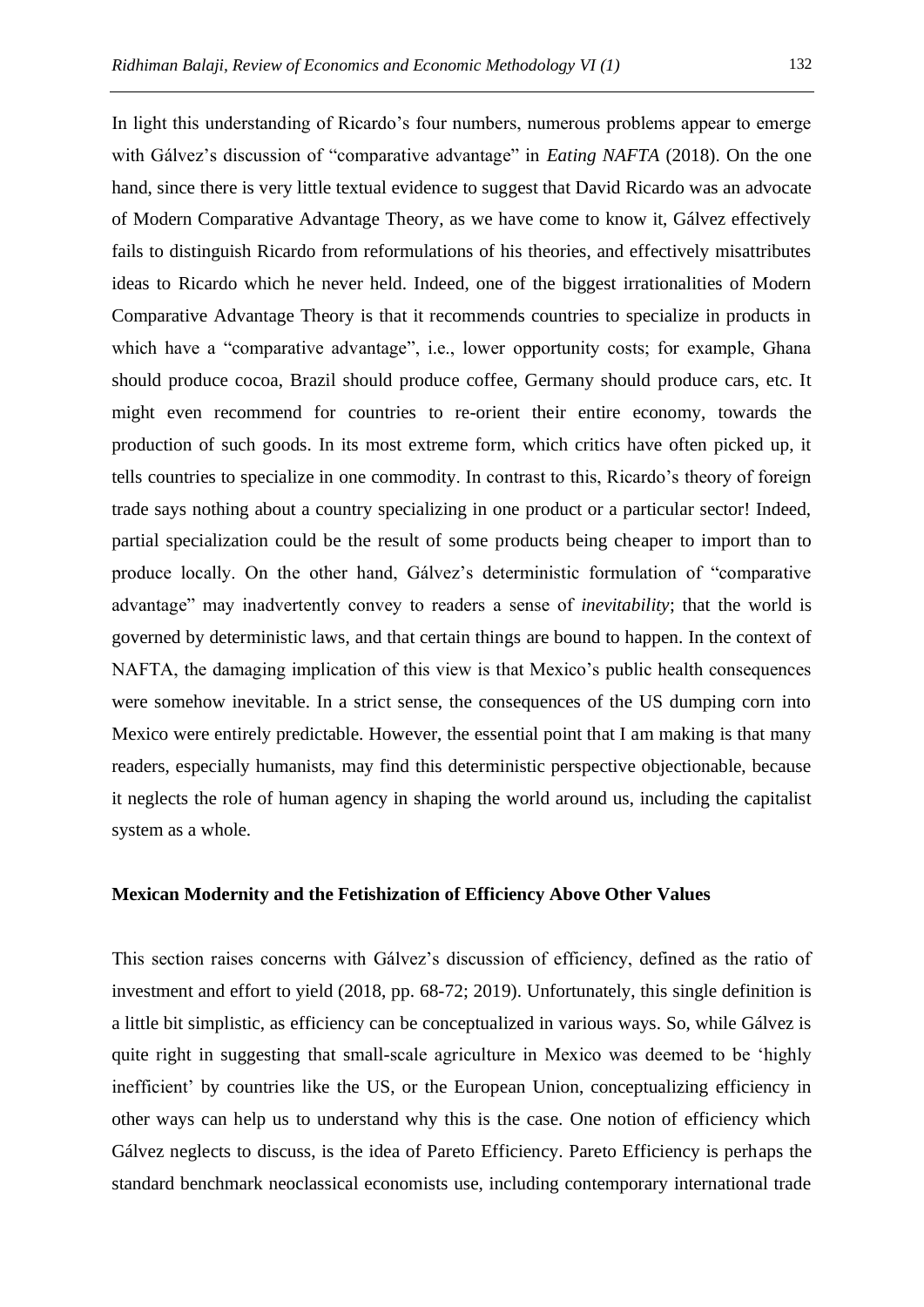economists in the neoclassical tradition, to evaluate the efficacy of any given policy intervention. Under the Pareto criterion, an outcome is said to be more efficient if one person is made better off, and nobody else is made worse off. A big issue with the Pareto criterion, among many others, is that it implicitly accepts *utilitarianism*, a consequentialist framework for evaluating well-being, as the appropriate starting point for evaluating public policies. Mainstream economists also tend to believe that there is a trade-off between efficiency and equity (see Morales Meoqui, 2010, pp. 127-133). Another view of efficiency, which we might call *contractarian*, emphasizes the efficient allocation of private property rights. This perspective focuses on how ownership and control rights are allocated in a contractual relationship, especially when contracts are deemed to be incomplete. According to this perspective, the initial allocation of private property rights dramatically affects economic efficiency, as well as the distribution of income. In this context, economists tend to emphasize efficient allocation of property rights, in order to mitigate market externalities.<sup>11</sup> However, if we accept Marx's conceptual framework in *Capital* (1990), then capitalists specialize by evaluating *relative cheapness,* i.e., by pursuing what Morales Meoqui has termed, *"The Classical Rule for Specialization".* Thus, a technique of production is said to be more efficient if it has a lower cost of production. So, it is the desire of capitalists to seek lower production costs which causes them to shift their supply chains abroad. However, it is important to keep in mind that capitalists are not just seeking lower nominal salaries; they are also seeking higher labour productivity. Taking into consideration the various definitions of efficiency, Gálvez's discussion of efficiency vs self-sufficiency does not adequately address how the implementation of more efficient production techniques, such as sourcing an input from Country A vs Country B, leads to a country becoming less self-sufficient. Strictly speaking, there are no absolutely self-sufficient countries, and many countries which pursue the objective of self-sufficiency, often through protectionist measures, end up becoming

#### **Mexico's Alleged Import Dependency and a Critique of Dependency Theory**

Gálvez writes that after NAFTA was implemented, Mexico became increasingly reliant on food imports, especially corn and corn-related products (2018, pp. 49-52). Gálvez points out that *"A shocking 42 percent of Mexico's food supply is now imported from the United States"*

highly inefficient, resulting in a loss of welfare of workers.

<sup>&</sup>lt;sup>11</sup> For more see Chapter 10 and Chapter 11 in Mankiw (2021, pp. 187-222).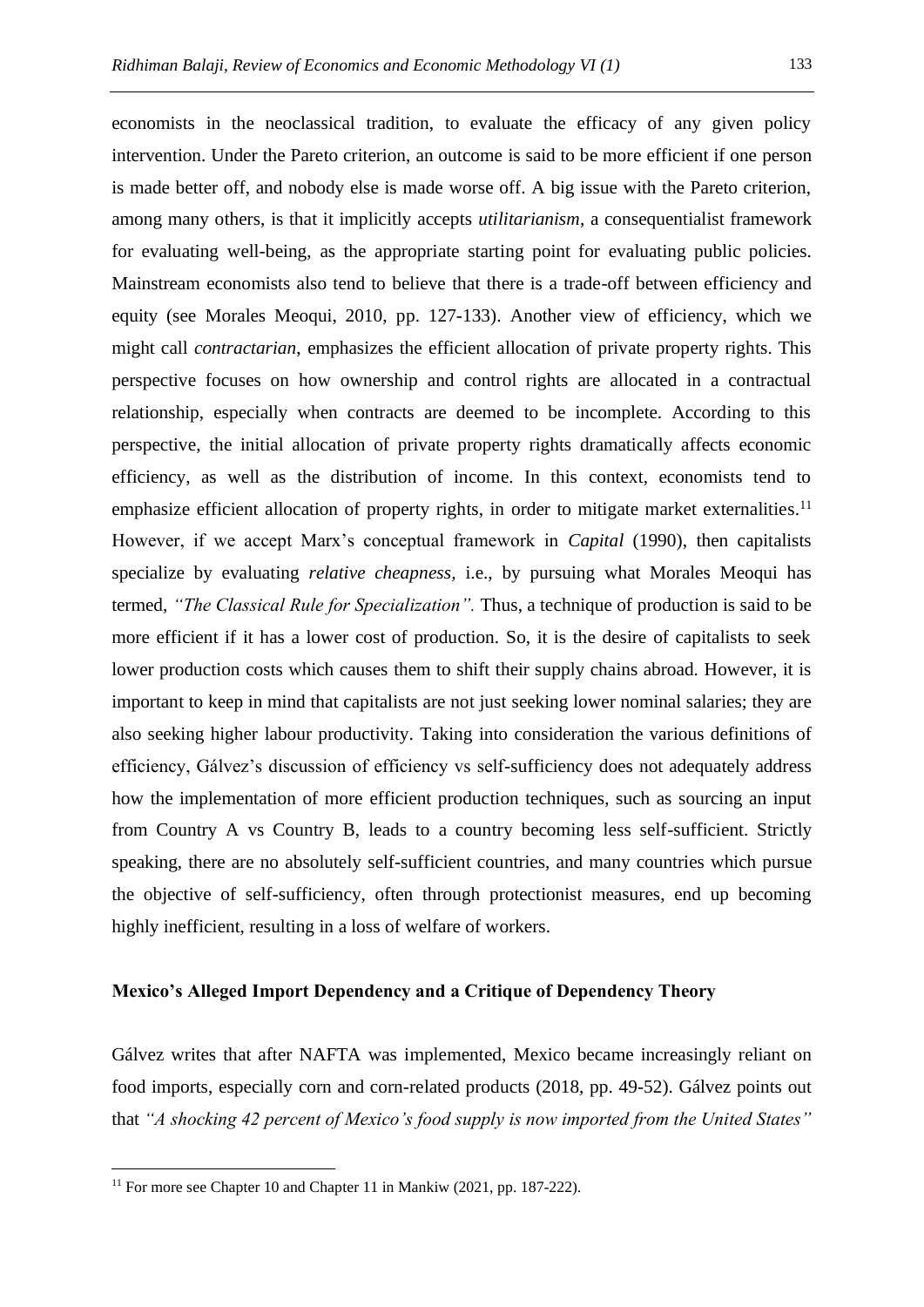deserves scrutiny for several reasons. First, if we accept Gálvez's premise that Mexico become increasingly reliant on food imports after the signing of NAFTA, then this would appear to contradict the predictions of the Prebisch-Singer Hypothesis (see Prebisch (1950) & Singer (1950). If we take Prebisch-Singer Hypothesis to mean that developing countries, like Mexico, will export raw materials and primary products, in exchange for manufactured goods, then Mexico's alleged import dependency, if true, violates outcomes that one would expect from the Prebisch-Singer Hypothesis. Another significant issue with Gálvez's suggestion that Mexico became increasingly reliant on, or dependent on food imports from the US, is that it implicitly views dependency as a one-sided relationship; whereas some might argue that this perspective is inattentive to the inter-dependent nature of modern capitalist economies. In contrast to Dependency Theory, many have argued that modern economies are in a constant state of *interdependency*, with our economies being inextricably linked to one another (e.g., Bärtschi (1978). Some readers may also find Gálvez's usage of Dependency Theory problematic because it shifts the basic framework of analysis away from authoritarian human interactions in the workplace, to relationships of domination and subordination among countries; for example, Country A (Mexico) is subordinate to Country B (the US), as opposed to Marx's framework, where the working-class is being exploited by the capitalist class. In reference to underdevelopment and exploitation, Gálvez writes that *"the development and prosperity of industrialized nations have rested entirely on the sacking and pillaging of poorer countries and regions"* (2018, p. 83). Moreover, towards the end of the book, Gálvez writes that *"current economic relationships between the United States and its neighbors to the south are based on unequal relationships and exploitation"* (2018, pp. 197-198). Here, it is important to remember that Marx uses a very technical notion of exploitation, in order to refer to surplus labour, that is, labour performed by workers which is over and above what is necessary to produce commodities. In this respect, Marx considered exploitation to be the exclusive source of profit (see Kliman, 2007). In recent years, however, heterodox economists have started to advance models of cross-country exploitation, based on the unequal exchange theory (For more see Rubinić & Tajnikar (2019, 2020). So, while the relationship between certain countries can be considered exploitative, Marx's account of exploitation generally relates to the capitalist-worker, or employer-employee relationship within the workplace.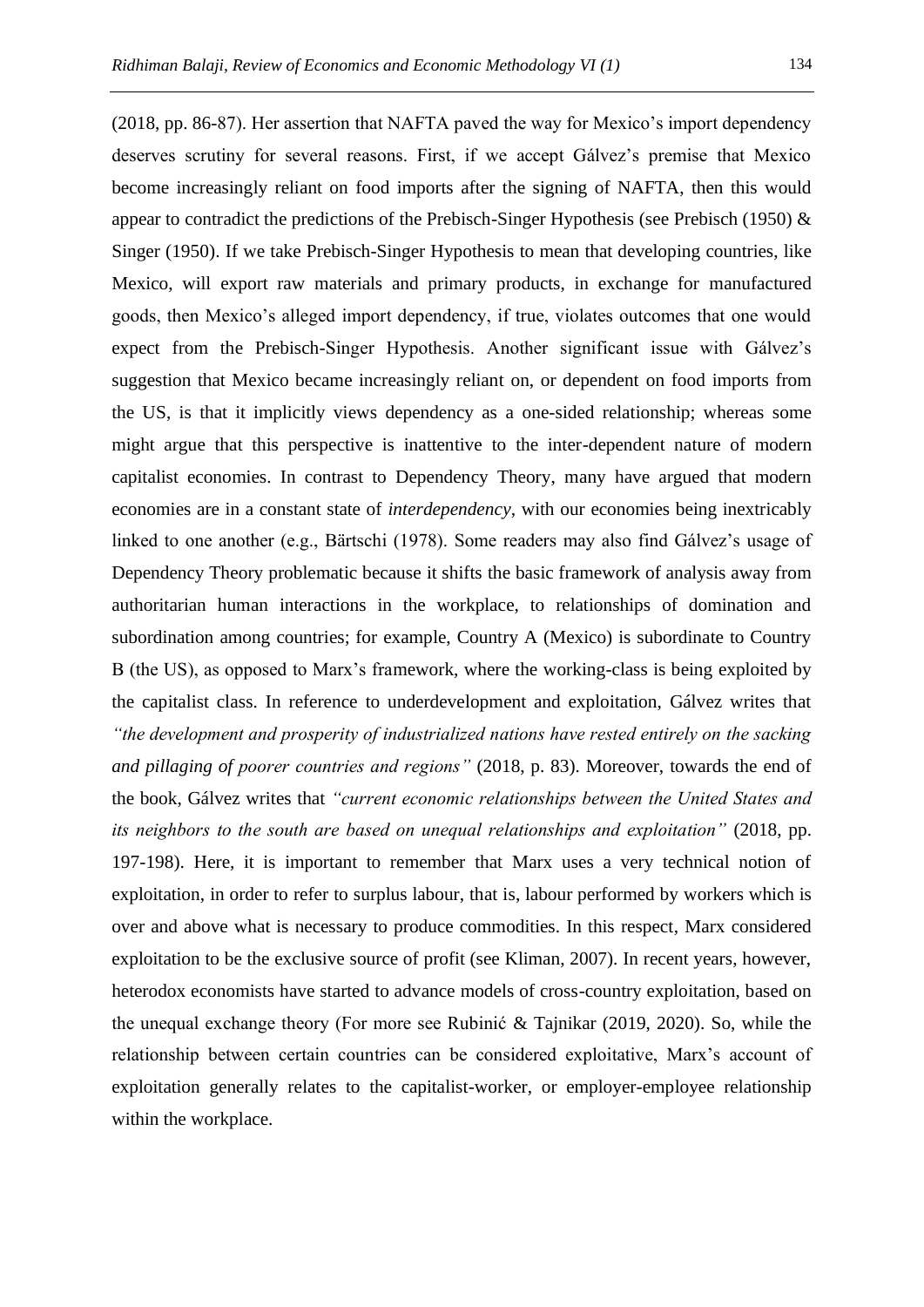# **IV.Concluding Remarks**

The major strength of *Eating NAFTA* (2018) is that it does a very good job of highlighting the devastating consequences of US corn subsidies on Mexico's public health. Gálvez provides readers with an excellent discussion of how US agricultural subsidies have contributed to the drastic rise and spread of diet-related, non-communicable diseases such as obesity, diabetes, heart disease, etc. Gálvez does, however, neglect to mention how such agricultural subsidies are a waste of public resources from the perspective of the US public citizenry. Indeed, US agricultural subsidies have devastated Mexico, but such subsidies are also undesirable from the perspective of what is in the public interest of US citizens, since they are an enormous waste of public resources. Of course, as members of the World Trade Organization, both countries have an obligation to eliminate all tariffs and impediments to trade. Perhaps the biggest issue with the book, as we saw earlier, is with Gálvez's treatment of Ricardo and Comparative advantage. Overall, Gálvez provides readers a weak critique of free trade. Gálvez essentially mischaracterizes the classical case for free trade and attacks a straw-man of the classical free trade position. An accurate understanding of Ricardo's four numbers reveals that there is no meaningful sense in which the notion of "comparative advantage" is attributable to Ricardo, since, both Ricardo and Smith used the same rule for specializations; that is the Meoqui's "*Classical Rule for Specialization".* This new understanding suggests contemporary discourse on "comparative advantage" will be highly contextual, as the meaning of comparative advantage will vary depending on the context in which it appears. In many respects, the notion of "comparative advantage", which Gálvez interprets as a deterministic process, obfuscates the case for free trade. Gálvez's deterministic framing is also objectionable because it neglects the role of human agency in enabling social transformation. Moreover, while we should remain critical of free trade agreements, and preferential trade agreements, we should also be careful not to demand protectionist policies based on apparent shortcomings of classical free trade theory. In a highly globalized environment, protectionist policies can severely undermine the long-term well-being of workers. All production under capitalism entails the exploitation of workers, but the demand for protectionism has the potential to bolster reactionary and nationalist elements in capitalist societies.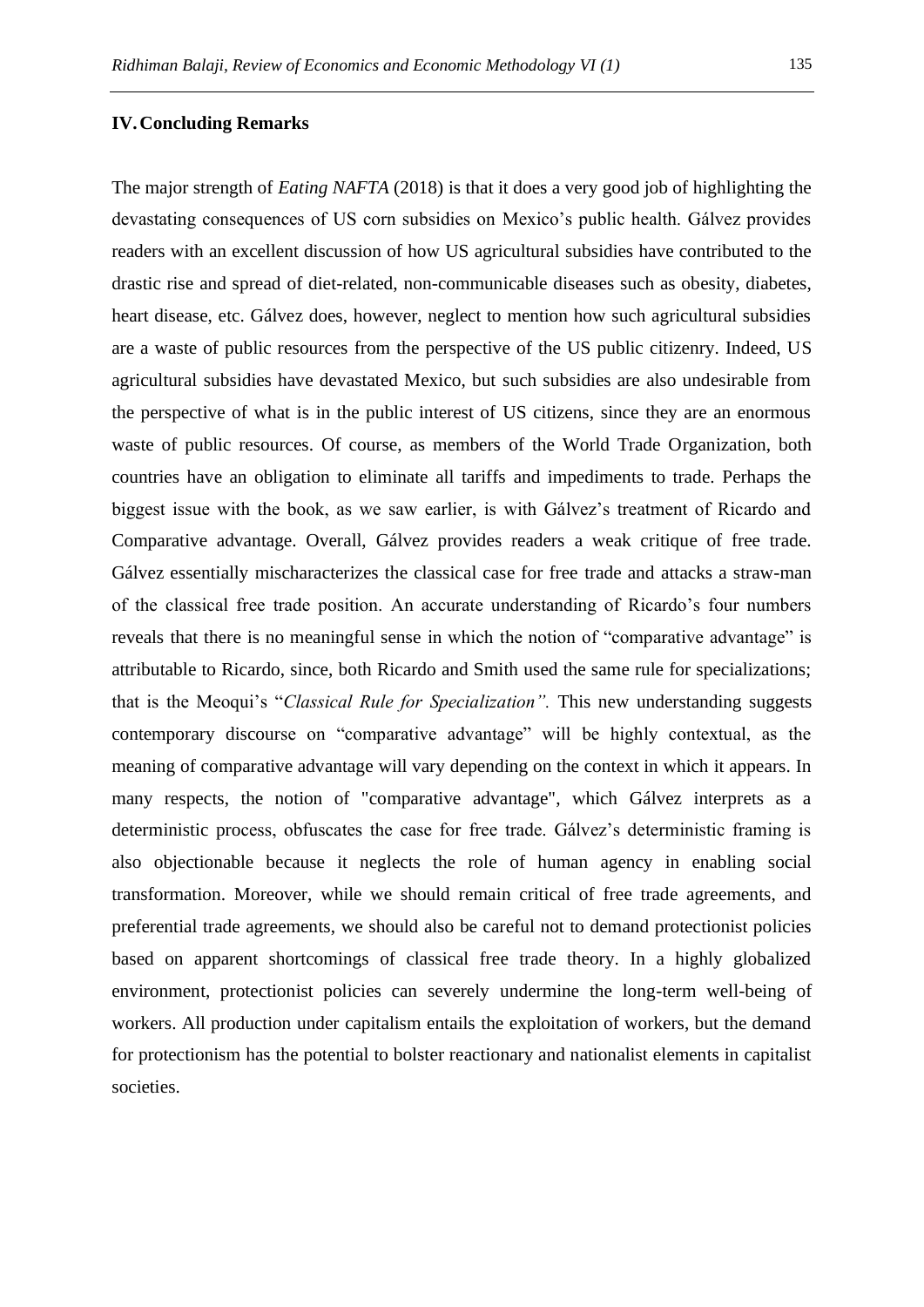# **References**

- Bärtschi, W. (1978). Dependencies and Interdependencies: A Theoretical Comment, *Intereconomics*, 13 (9/10), pp. 246-250, Hamburg: Verlag Weltarchiv, http://dx.doi.org/10.1007/BF02929249.
- Gálvez A. (2018). *Eating NAFTA: Trade, Food Policies, and The Destruction of Mexico*. University of California Press.
- Gálvez, A. (2019). Efficiency. *Journal for the Anthropology of North America,* 22 (2), pp. 100-102. doi:10.1002/nad.12096.
- Rubinić, I. and Tajnikar, M. (2019). Labour Force Exploitation and Unequal Labour Exchange as the Root Cause of the Eurozones Inequality. *Društvena Istraživanja*, 28 (2), pp. 207-228. doi:10.5559/di.28.2.02.
- Rubinic, I. and Tajnikar, M. (2020). The influence of the economic cycle on Eurozone crosscountry inequality dynamics. *South-Eastern Europe Journal of Economics*, 17 (2), pp. 267-290.
- Prebisch, R. (1950). *The economic development of Latin America and its principal problems*. Lake Success: United Nations Dept. of Economic Affairs. Smith, A. [1776] (1904). *An Inquiry into the Nature and Causes of the Wealth of Nations*. Edited, with an Introduction, Notes, Marginal Summary and an Enlarged Index by Edwin Cannan. Two Volumes. London: Methuen & Co., Ltd.
- Singer, H. W. (1950). The Distribution of Gains between Investing and Borrowing Countries. *The American Economic Review*, 40 (2), pp. 473–485.
- Kliman, A. (2007). *Exploitation*. The Blackwell Encyclopedia of Sociology. doi:10.1002/9781405165518.wbeose090.
- Krugman, P. R., Obstfeld, M. R. and Melitz, M. R. (2018). *International Trade: Theory and Policy - Eleventh Edition*, England: Pearson.
- Mankiw, N. G. (2021). *Principles of economics*, Boston (Mass.): Cengage Learning.
- Marx, K. [1867] (1990). *Capital: A Critique of Political Economy*. London: Penguin Classics.
- Mill, John Stuart. 1844. Essays on Some Unsettled Questions of Political Economy. London: Parker, John W.
- Morales Meoqui, J. (2010). Classical Free Trade: A Policy Towards Economic Growth and Development. Doctoral thesis, WU Vienna University of Economics and Business.